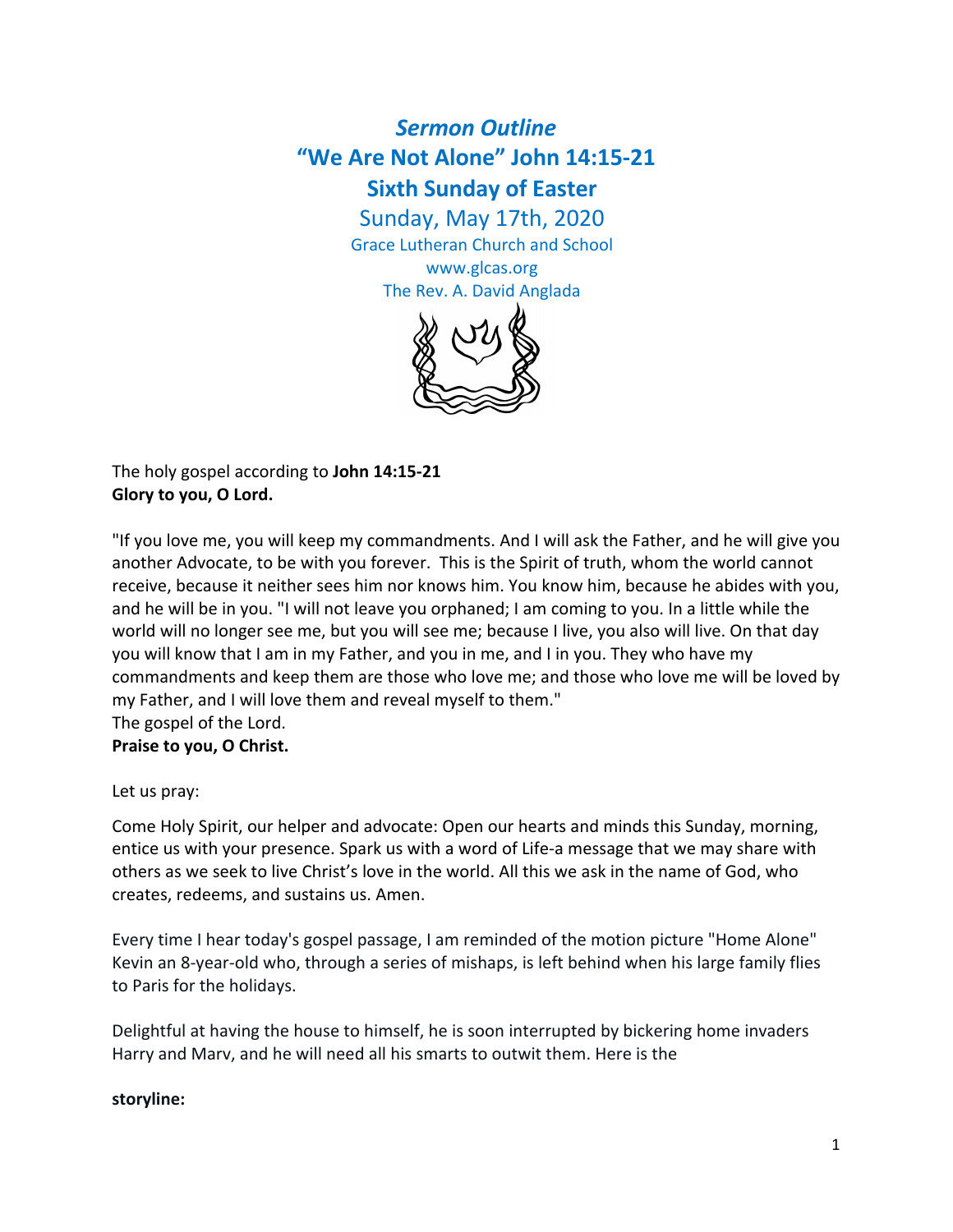It is Christmas time, and the McCallister family is preparing for a vacation in Paris, France. But the youngest in the family, Kevin, got into a scuffle with his older brother Buzz and was sent to his room, which is on the third floor of his house.

Then, the next morning, while the rest of the family was in a rush to make it to the airport on time, they completely forgot about Kevin, who now has the house all to himself.

Being home alone was fun for Kevin, having a pizza all to himself, jumping on his parents' bed, and making a mess. Then, Kevin discovers about two burglars, Harry, and Marv, about to rob his house on Christmas Eve. Kevin acts quickly by wiring his own home with makeshift booby traps to stop the burglars and to bring them to justice.

While this is a funny story, most parents would disagree with the premise of the story: most parents leaving on holiday vacation and to forget their daughter or son; has it happened in the past, maybe.

For us, Christian, this story Home Alone is the perfect story of what our blessed Lord **Jesus would never, but never leaves us alone.** Our crucified and risen Lord will always be present for us; he will never leave us alone. Jesus, our Lord, will never leave us or leave us orphans.

In our Gospel text today, Jesus is having his last meal with the disciples. This is Jesus' attempt to prepare the disciples for what is coming.

The writer of Johns' gospel deliberately communicates with his audience that the meal Jesus is having is an extended conversation.

Jesus is teaching his disciples that he loves them, and they keep his commandments to live in the transformative power of love he will ask the Father to send them an advocate or the Holy Spirit or the paraclete.

When Jesus says "those, who keep my commandment are those who love me." Afterwards, Jesus gives his disciple a new commandment, "that they are to love one another as he has loved them."

Afterword's Jesus teaches his disciples that he is leaving however, "he will pray to the Father, and he will give you another Counselor, that he may be with forever. I will not leave you orphans. God will give you the Holy Spirit or the **"Parakletos"** which has several meanings: a lawyer who pleads your case, or a witness who testifies in your behalf.

The word **"Parakletos"** also implies someone can call on when you are in trouble or distress or bewildered. The writer of this maverick gospel, is communicating that the **"Parakletos"** will be with the disciples forever. Furthermore, the Holy Spirit will guide the disciples in all new things to come. Also, to encourage his followers, plus to remind them of Jesus and is His teachings.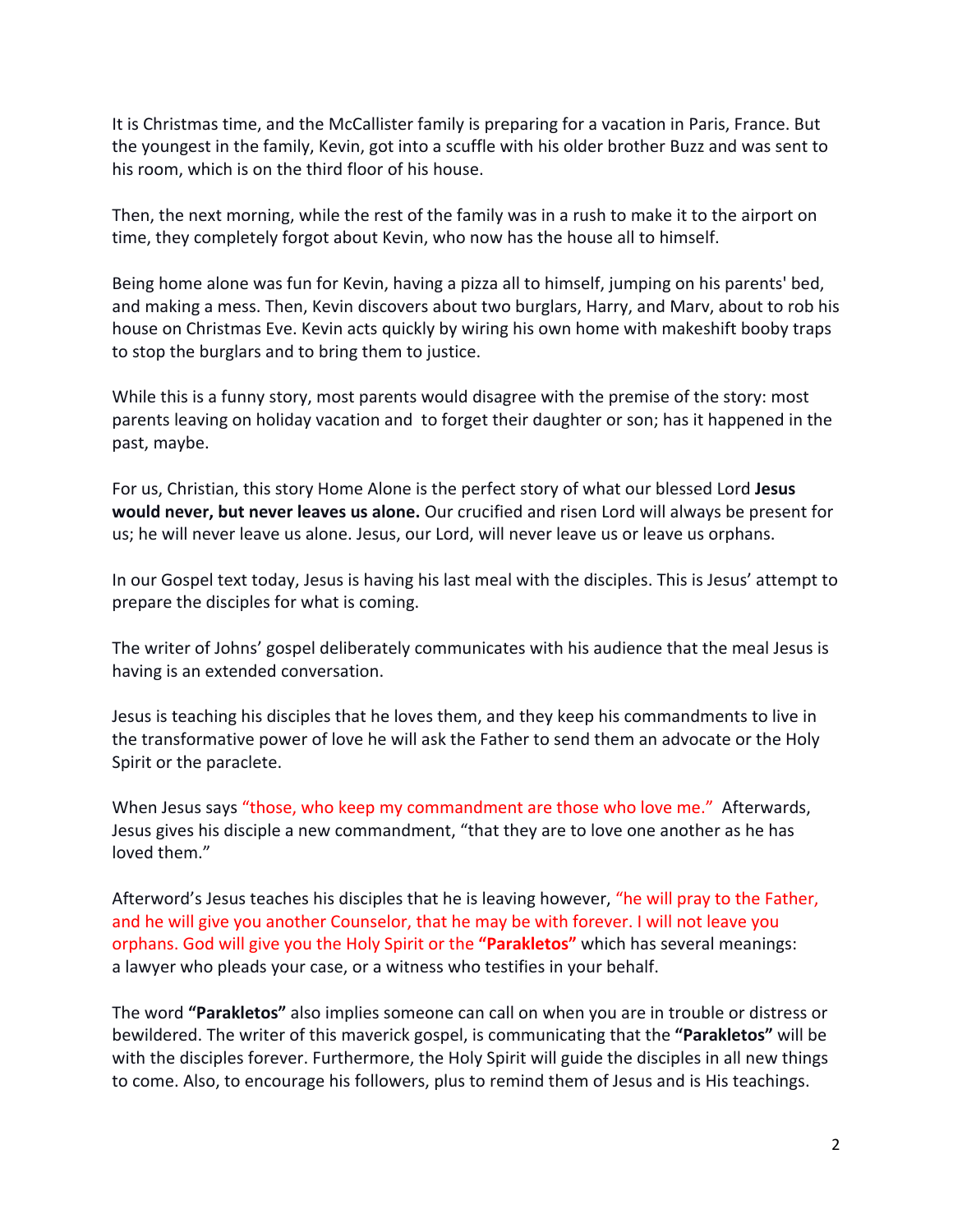Jesus is teaching his disciples that he will not leave them alone, that he will always be with them. Jesus is giving his disciples a promise, and "I will always be with you, I will never leave you alone you will never be orphans, or parentless to care for you."

The promise Jesus is giving his disciples is that even when the world cannot see him, people of faith will be able to. This promise is especially welcoming as we pray for ourselves also for the global community as the Coronavirus challenges us.

In times of devastation, we seek the presence of God to be with us, not be left abandoned, or leave us orphaned.

During the past three weeks, I have had several conversations with friends, family members, colleagues in the ministry, including Grace's family. Many feel left alone by God; many feel desolate or orphaned by the heart-rending loss of loved ones, or by the loss of personal finances.

Jesus promises that we are not alone, that we have an advocate at work on our behalf. In Psalm 66, the Psalmist proclaims that "God has kept us among the living and has not let our feet slip."

I am aware that there will be trials in life, and no human being is without pain together with life's challenges. But the Holy Gospel-The **"Paraclete"** reminds us that Jesus gives us a promise that he will always love us, that he will always be with us, that he will never leave us orphans. If Jesus gave us a promise, our blessed Lord Jesus will keep his word to us.

I would like to share a story with you I read this week about Emperor Penguins while, preparing my message for this Sunday

Emperor penguins are the largest of all penguins. They grow to be 3 feet high, now my friends that is a big bird. They live in Antarctica where it is very cold; mostly snow and ice. The way that Emperor penguins take care of their babies is quite interesting.

The mother penguin lays only one egg. She holds the egg on the tops of her feet to keep it off the ice. Before the egg is hatch, she carefully moves the precious egg to the top of the father's feet, so she is able to go into northern waters where there are fish for her to eat.

The father penguin cares for the egg while holding it on his feet. He tucks a loose flap of his skin over the egg to keep it warm so it will hatch. The father spends about two months sheltering the egg, making sure it does not get cold. During that time, the father penguin does not eat at all! He may lose up to-half of his body weight.

By the time the chick has hatched the mother penguin is back from her journey. The baby penguin is then moved back to its mother's feet, being careful to keep it off the ice. Can we see how much care is given to the egg and then chick? There is always a parent there to provide what is needed. Jesus is our parent who will always provide for us along with eternal care for us.